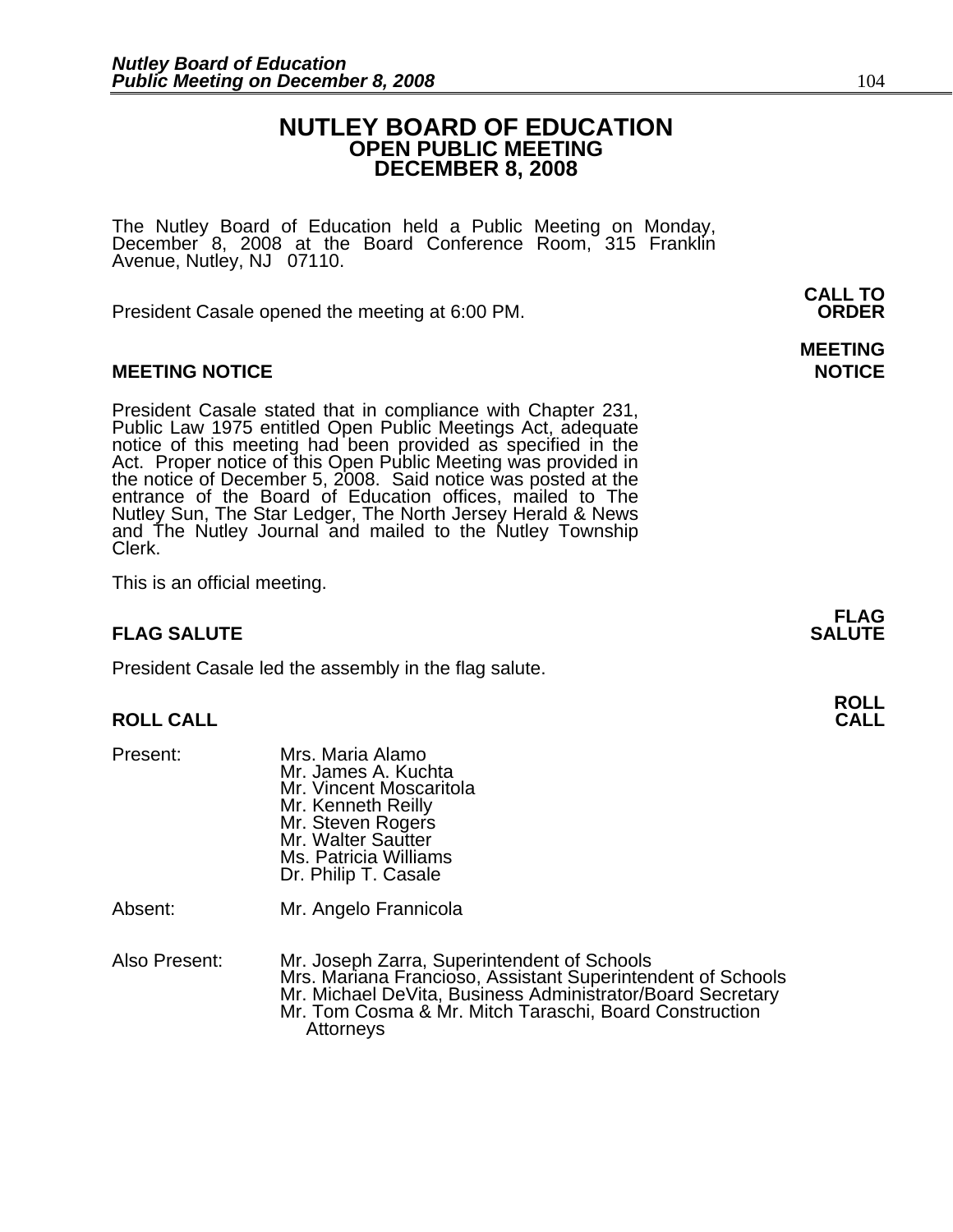### **MOTION TO ADJOURN TO EXECUTIVE SESSION**

At 6:04 PM Trustee Alamo moved, and Trustee Kuchta seconded, the following resolution:

WHEREAS, the Board of Education will be discussing matters exempt from public discussion pursuant to N.J.S.A. 10:4-12,

NOW, THEREFORE, BE IT RESOLVED that the Board of Education recess to Closed Executive Session at this time to discuss the following:

Legal Issues

 BE IT FURTHER RESOLVED that the results of the discussions will be made public by inclusion on the agenda of a subsequent meeting of the Board of Education or when the reasons for discussing such matters in closed session no longer exist.

The motion was approved by voice vote.

### **RECONVENE MEETING RECONVENE**

At 9:08 PM Trustee Reilly moved, Trustee Rogers seconded, and the Board unanimously approved by voice vote a motion to reconvene the public meeting.

### **ROLL ROLL CALL CALL**

| Present: | Mrs. Maria Alamo<br>Mr. James A. Kuchta<br>Mr. Vincent Moscaritola<br>Mr. Kenneth Reilly<br>Mr. Steve Rogers<br>Mr. Walter Sautter<br>Ms. Patricia Williams<br>Dr. Philip T. Casale |
|----------|-------------------------------------------------------------------------------------------------------------------------------------------------------------------------------------|
| Absent:  | Mr. Angelo Frannicola                                                                                                                                                               |

Also Present: Mr. Joseph Zarra, Superintendent of Schools Mr. Michael DeVita, Business Administrator/Board Secretary

## **EXECUTIVE**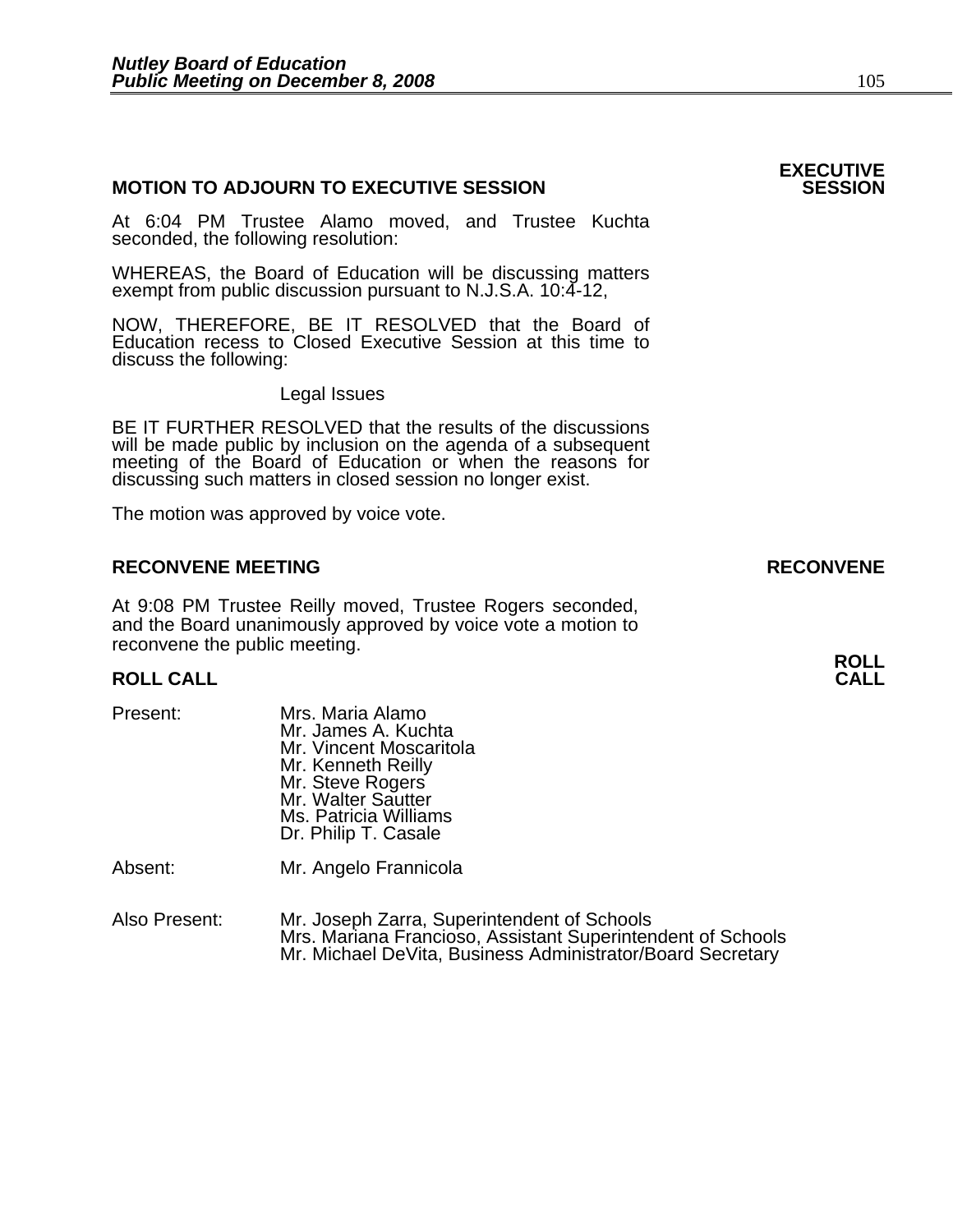Mr. Zarra gave an update on the issues at Washington School.

Trustee Reilly asked why the boilers were not in place.

A lengthy Board discussion ensued.

The Board also discussed having a clerk of the works to act as a liaison between the contractors and Business Administrator. They also discussed sending out an RFP for a construction manager.

Mr. Zarra and Mr. DeVita will have a recommendation.

Trustee Moscaritola left the meeting at 9:45 PM.

### **HEARING OF CITIZENS (Resolutions Only)**

**None** 

### *RESOLUTIONS*

### 1. **APPROVAL – Construction Law Firm**

Trustee Reilly moved, Trustee Kuchta seconded, a motion that the Board approves the following resolution. Upon being put to a roll call vote the resolution was unanimously approved.

BE IT RESOLVED that the Nutley Board of Education authorizes the law firm of Connell Foley, LLP, Roseland, NJ to serve as the districts attorney on Docket #08257.00002 – Tri-Tech Environmental Engineering, Inc., etc. vs. Nutley Board of Education.

BE IT FURTHER RESOLVED that the firm will perform these<br>duties at an hourly rate of \$200.00.<br>**TERMINATE** 

#### 2. **TERMINATION OF CONSTRUCTION MANAGEMENT CONTRACT – TRI-TECH ENGINEERING**

Trustee Kuchta moved, Trustee Alamo seconded, a motion that the Board approves the following resolution. Upon being put to a roll call vote the resolution was unanimously approved.

BE IT RESOLVED that the Nutley Board of Education approves the termination of its Construction Management Contract with Tri-Tech Engineering for cause.

# **CONSTRUCTION MANAGEMENT CONTRACT**

**APPROVAL CONSTRUCTION**

**LAW FIRM** 

**HEARING OF CITIZENS**